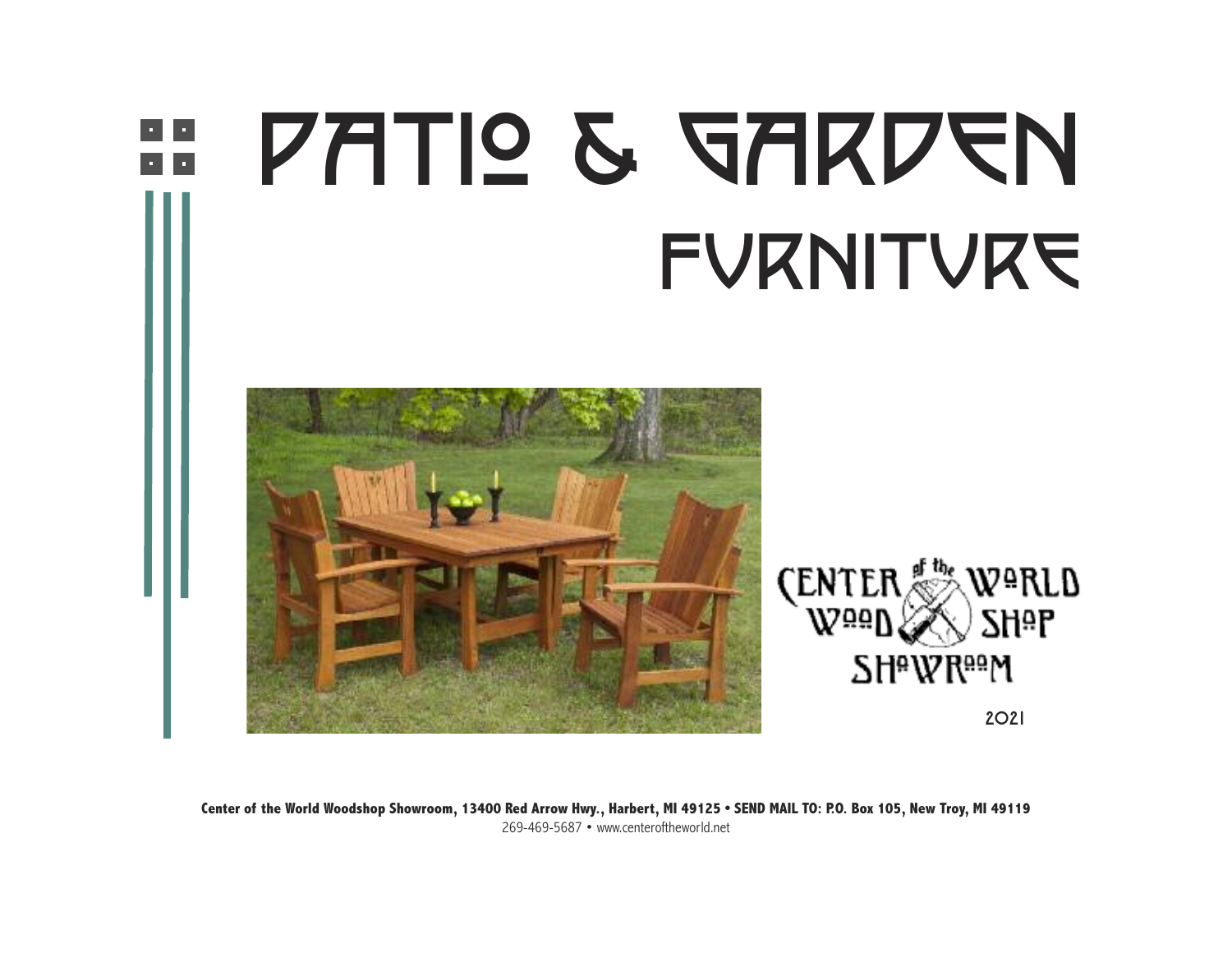#### MADE BY HAND, LOCALLY

#### **Choose your finish**

• Unfinished. Left unfinished, mahogany will weather to a soft, silvery grey that is completely maintenance-free. Our own unfinished chairs have been sitting outside since 1985 — and yes, we're still using them, and they still look good.

• Clear seal. This option preserves the natural reddish tones of the wood, without making it look shiny. To keep this look, you will need to recoat the pieces annually (although you might get away with doing it less often if you are able to store the pieces indoors over the winter months). We use Benjamin Moore® ARBORCOAT Waterborne Clear Waterproofer, which is a specially formulated mildew resistant coating that extends and enhanes the natural color.

• Stains and paints. For our solid colors, we use Benjamin Moore® Arborcoat Exterior Stain Color Collection. Choose from our 2018 color selections, or provide us with the color number of your choice.

#### **Our guarantee**

Our outdoor furniture is designed and crafted to last. Our warranty covers defects in workmanship and construction for a period of two years. If a defect is found during that period, we will either repair or replace the item. Center of the World will determine whether the piece will be repaired or replaced. If repair is deemed the best solution, we will determine whether the piece should be returned to our shop or another for repairs.

Customers should inspect furniture upon receipt and refuse delivery if a defect is discovered. If a defect occurs later in the warranty period, the customer should return the piece for repair or replacement. Upon completion of the repair, Center of the World will return the item to the customer.

#### **Our commitment to the environment**

Our furniture is from sustainably harvested, local hardwoods. Domestic hardwoods have been endorsed by the USDA as a preferred green building material, due to responsible harvesting methods practiced by the American hardwood industry, and minimal transportation requirements compared to imported woods. In every stage of our business, we strive to minimize our impact upon the environment. We have been certified as a Green America Approved Business.

#### **Our commitment to the community**

Center of the World Woodshop has an active role in the community — we sponsor and organize an annual 5K Race and local history presentations, have produced local history materials, host an annual celebration of local authors, and have been a major driving force behind New Troy's Comannual delebration of local authors, and have been a major driving lorde bening New Troy's Com-<br>munity Center, providing hundreds of staff hours and leadership every year since its inception.



#### **Care for your outdoor furniture**

While furniture designed for the outdoors can be left in the elements year-round, you can take steps to prolong the life of the furniture and finish. If at all possible, store indoors or cover with a tarp during cold winter months. Protecting it from direct sunlight is also be beneficial.

#### **Don't see what you want? Let us design someting for you.**

Terry Hanover has been designing custom furniture since 1976. Contact us to arrange an appointment (in person or by phone) to discuss your ideas and needs with him. Within a few days, you'll receive a design and quote. A shop drawing (provided after we receive your deposit) gives you an opportunity to approve all of the details before your table goes into production.

Design fee \$75, payable in advance

#### **Ready to place an order?**

A 50% deposit will get us started on your project, with the balance due on completion. Our turnaround is about 12 weeks, not including delivery.

#### **Blanket-Wrapped\* Shipping**

We personally deliver to locations within a 100-mile radius of our southwest Michigan shop. For most other destinations within the continental United States, we contract with Ukay Furniture Delivery. Ukay trucks pass through our region every 2-3 weeks; time to delivery is 2-5 weeks (Montana, Wyoming, N. & S. Dakota, Nebraska, and Iowa are serviced less frequently). Delivery fees are determined by Ukay based on distance, value, and size of the shipment. When Ukay handles a delivery, our customers pay exactly what Ukay charges us. We do not profit from deliveries. \*Deliveries to Hawaii or Alaska must be crated.

Contact us: 269-469-5687 or info@centeroftheworld.net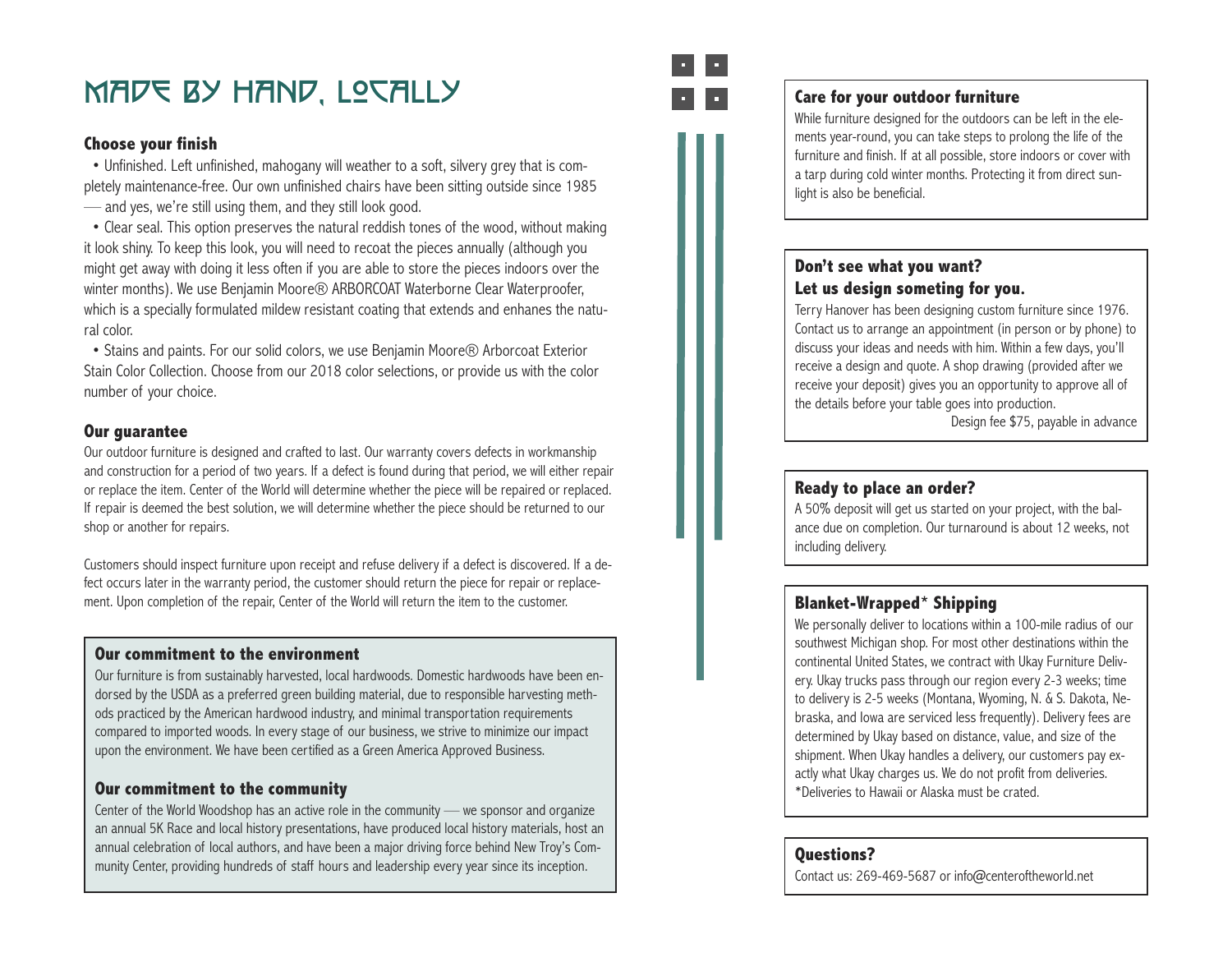|                            | <b>Photo</b> | Price |  |  |
|----------------------------|--------------|-------|--|--|
| <b>ABOUT THE WOODS:</b>    |              |       |  |  |
| Mahogany                   |              |       |  |  |
| Pine                       | 6            |       |  |  |
|                            |              |       |  |  |
| <b>MAHOGANY FURNITURE:</b> |              |       |  |  |
| Silverback adirondack      | 1 & 4        | 2.1   |  |  |
| Stag Run collection        | $2 - 3$      | 21    |  |  |

Web bench 5 21

| <b>Photo</b> | Price                         |
|--------------|-------------------------------|
|              |                               |
| 18           | 26                            |
| 17           | 26                            |
| 16           | 26                            |
| 15           | 26                            |
|              | STEEL WITH WHITE OAK OR TEAK: |

#### **HICKORY TWIG FURNITURE:**

| Swing, double or single | 19 | 22 |
|-------------------------|----|----|
| Swing, deacon           | 20 | 22 |

| PINE FURNITURE:               |    |    |
|-------------------------------|----|----|
| Chair, Adirondack             | 10 | 23 |
| Chair, Ivy                    | 14 | 24 |
| Chair, Ivy glider             | 10 | 24 |
| Chair, Adiron swivel glider 7 |    | 23 |
| Loveseat, Adirondack glider 8 |    | 23 |
| Loveseat, Ivy                 | 14 | 24 |
| Loveseat, Ivy glider          | 14 | 24 |
| Rocker, Ivy                   | 14 | 24 |
| Rolltop Collection            | 6  | 23 |
| Swings                        | 13 | 23 |
| Swing frames/arbors           | 13 | 25 |
| Table, dining & pub           | 9  | 24 |
| Tables, occasional            | 12 | 25 |
| Tables, picnic                | 11 | 24 |

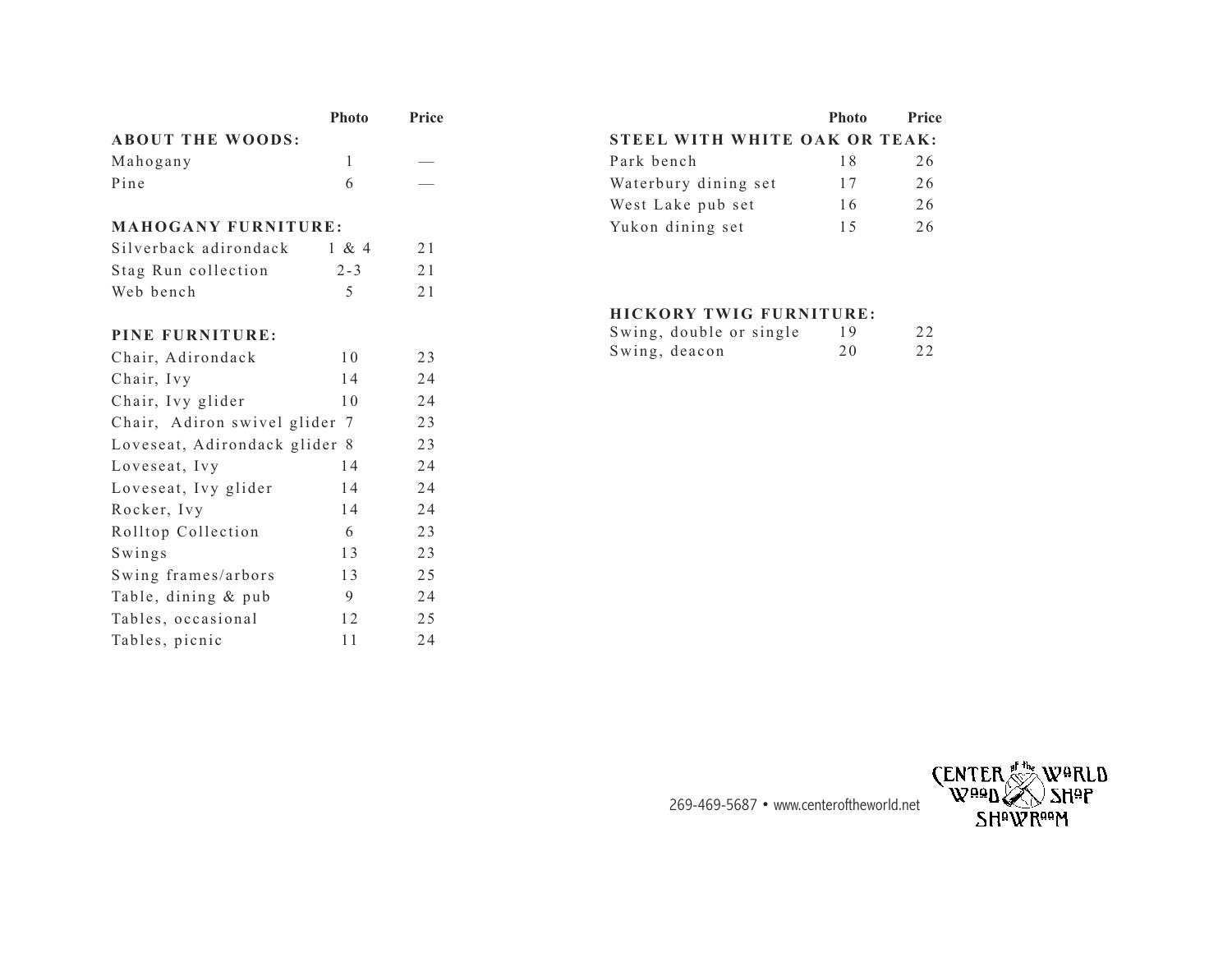## *Mahogany is naturally weather-resistant*



Left unfinished, mahogany is a beautiful, natural red (above), which quickly attains the silver patina characteristic to this wood.

Weathered mahogany is virtually indistinguishable from weathered teak. But here's one big difference: cost. Mahogany weathers as well as teak — for about 1/3 of the cost.



Above, unfinished mahogany after 1 season outside. Below, after **29 years outside!**





1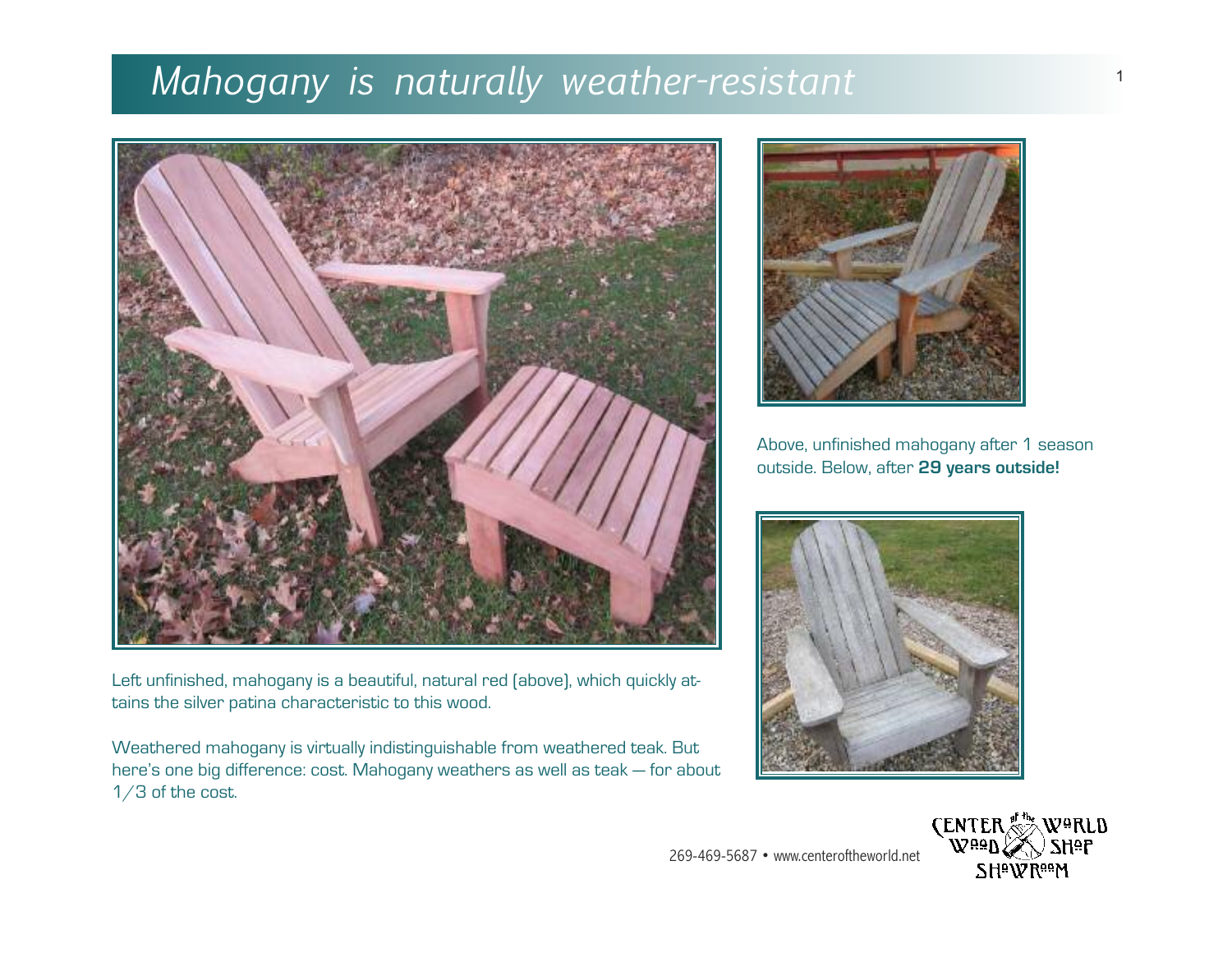## *Stag Run Outdoor Dining Collection*



Our exclusive collection features the Old World technique of pinned mortise & tenon joinery.

Handcrafted using mahogany (shown here with Cabot Exterior Furniture & Decking Oil Mahogany Flame transparent stain.

Table can be made in custom sizes, with leaves, or to accept a patio umbrella.

A Terry Hanover design

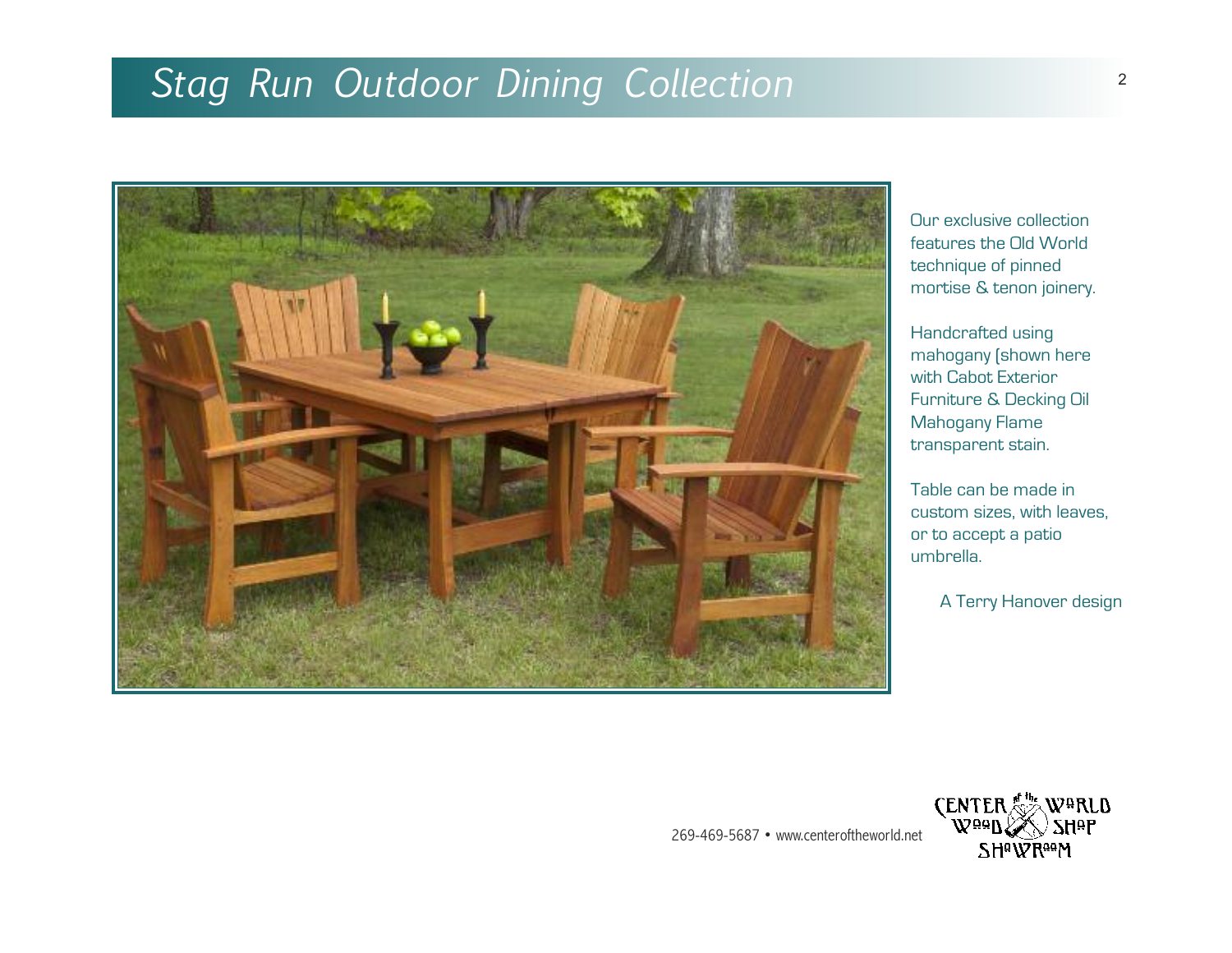# *Stag Run Seating Collection*



Relax like you deserve it. This chair works as well kicking back with your feet up as it does pulled up to the dining table.

Handcrafted using mahogany. Shown with Cabot Exterior Furniture & Decking Oil Mahogany Flame transparent stain.

Table can be made in custom sizes.

A Terry Hanover design



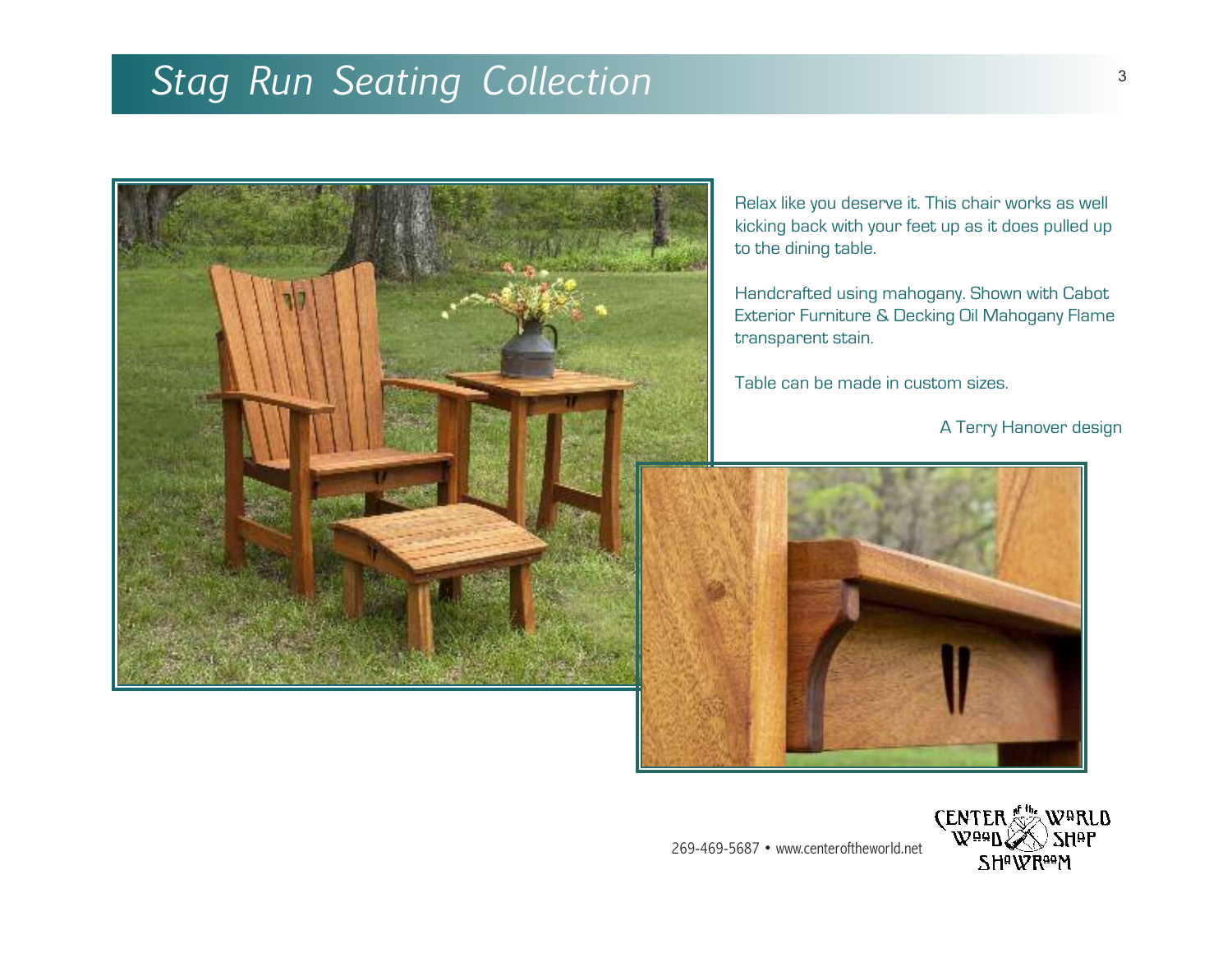## *Silverback Adirondack Chair & Ottoman*



For the ultimate relaxation. Coupled with our ottoman, this chair functions like a chaise lounge.

Handcrafted in mahogany (shown here unfinished) with screwed and plugged joinery.

A Terry Hanover design



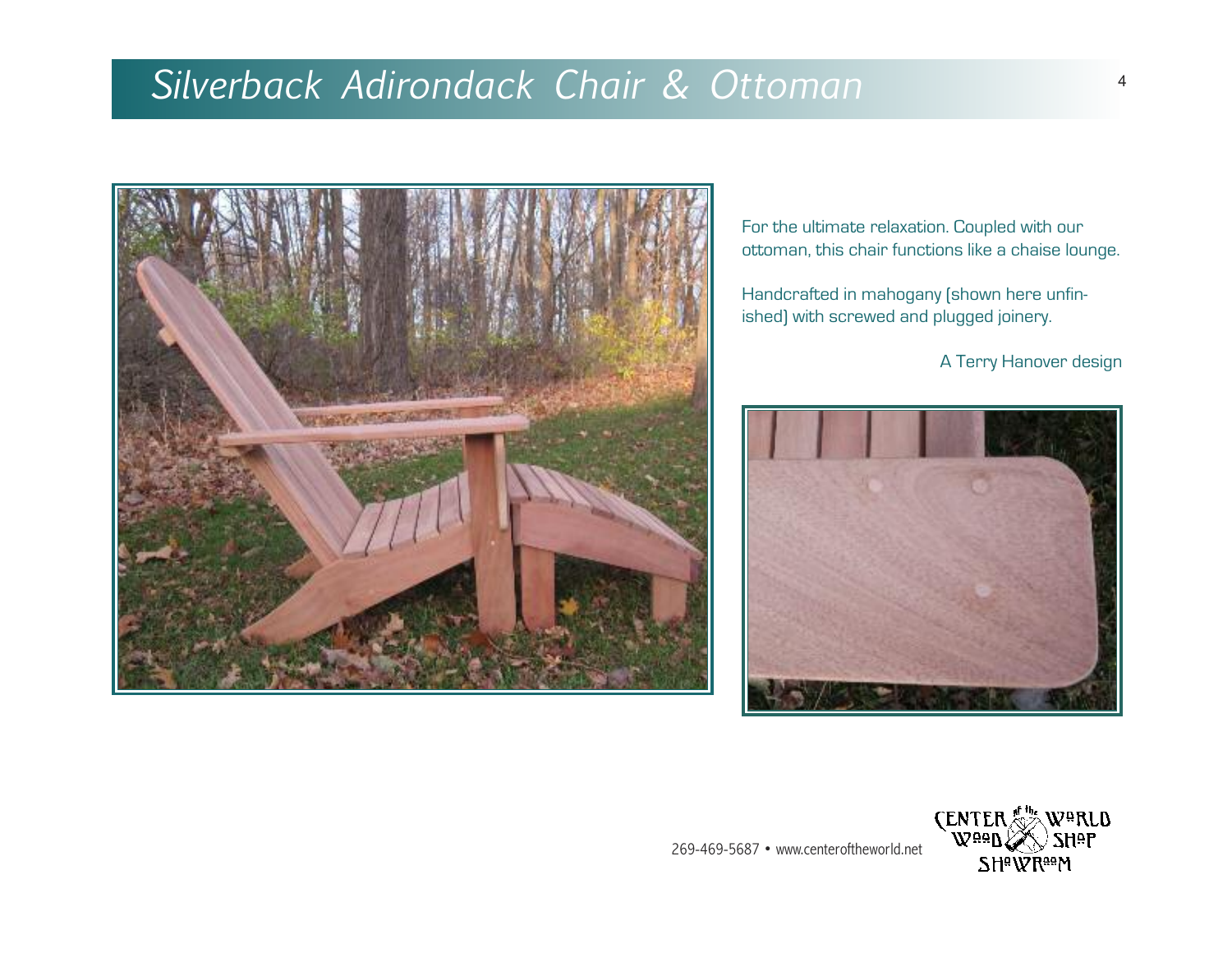## *Web Bench*



Mahogany bench features intricate joinery and angles.

6 ft. wide at front 49 in. wide at back

Shown with Cabot Exterior Furniture & Decking Oil Burnt Hickory solid stain.

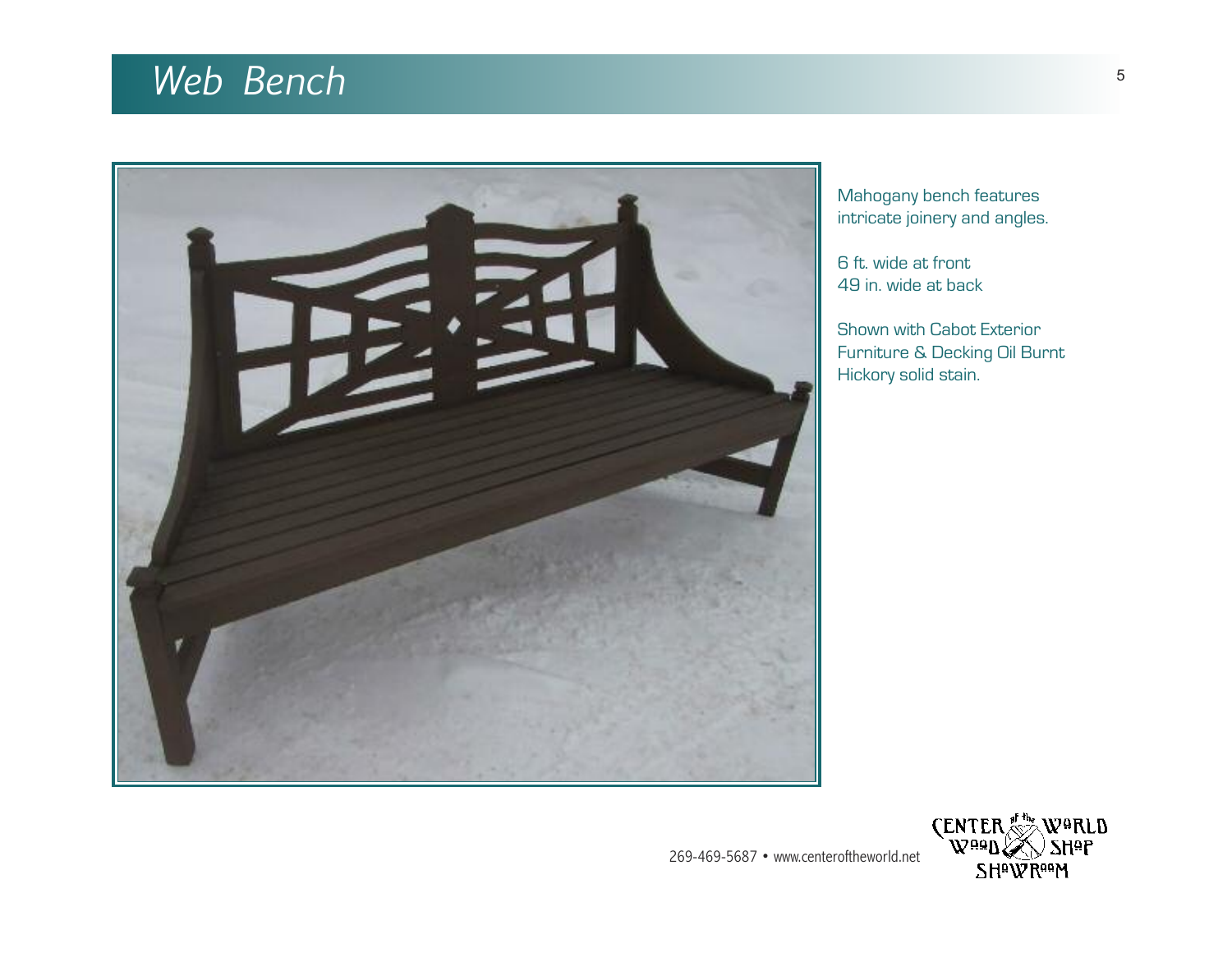#### *KDAT yellow pine*



KDAT pine, shown here natural (no stain or sealer) on our Rolltop Loveseat Bench

Sometimes, top of the line isn't what you need, but that doesn't mean you don't deserve quality.

In this case, our choice of materials is the highest grade of KDAT\* yellow pine, selected for its long-lasting resistance to termites and decay. These pieces utilize stainless steel fasteners and powder coated swivels.

Like mahogany, this wood can be left unfinished. In this natural state, the wood begins with the soft tan color shown at left, and over time will weather to a silvery gray. Or we can extend your furniture's life with a clear sealer, stain or paint as shown on the following pages.

\*KDAT stands for Kiln Dried After Treatment. KDAT lumber has all the same weather-beating durability as traditional treated wood, but with the added bonus of being kiln dried.

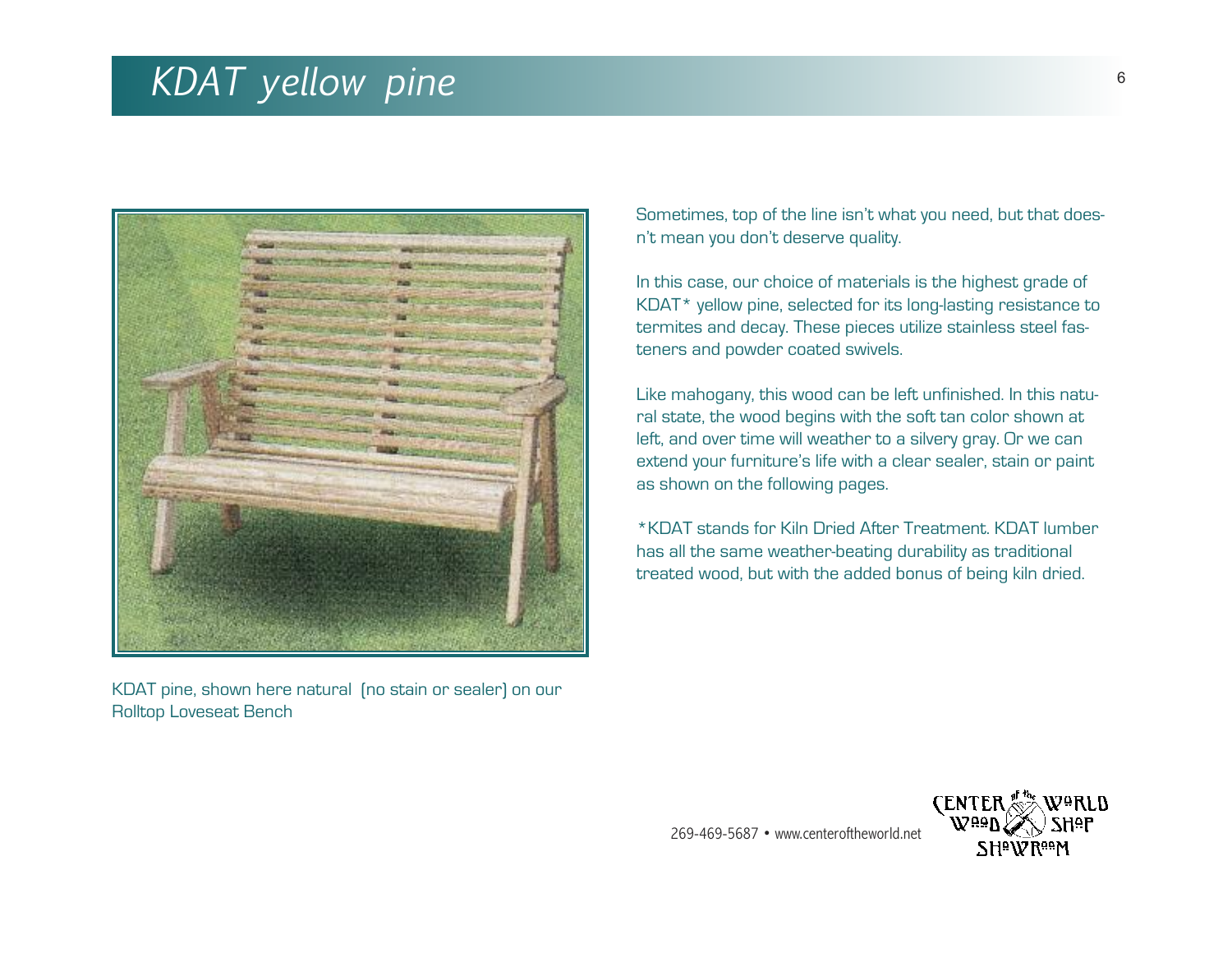### *Adirondack Swivel-Glider, pine* 77



An adventure in comfort.

Chair glides and swivels smoothly. Ergonomic curves.

Matching square table has optional drink holders.

Shown two-tone, with Kona and Greystone stains.



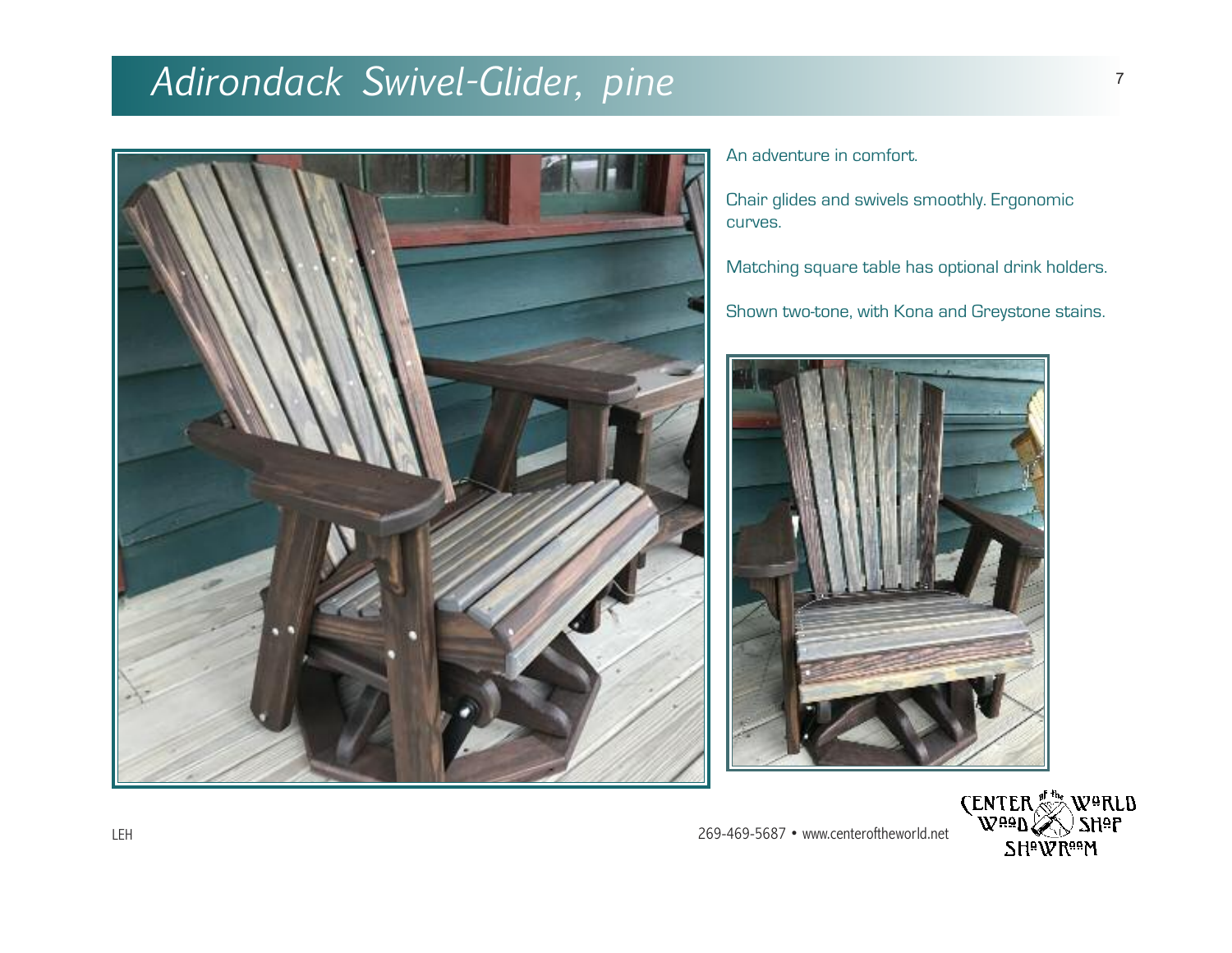## *Adirondack Loveseat Glider, pine*



Smooth gliding loveseat with all the comforting features of our adirondack.

Shown two-toned, with Kona and Greystone stains.

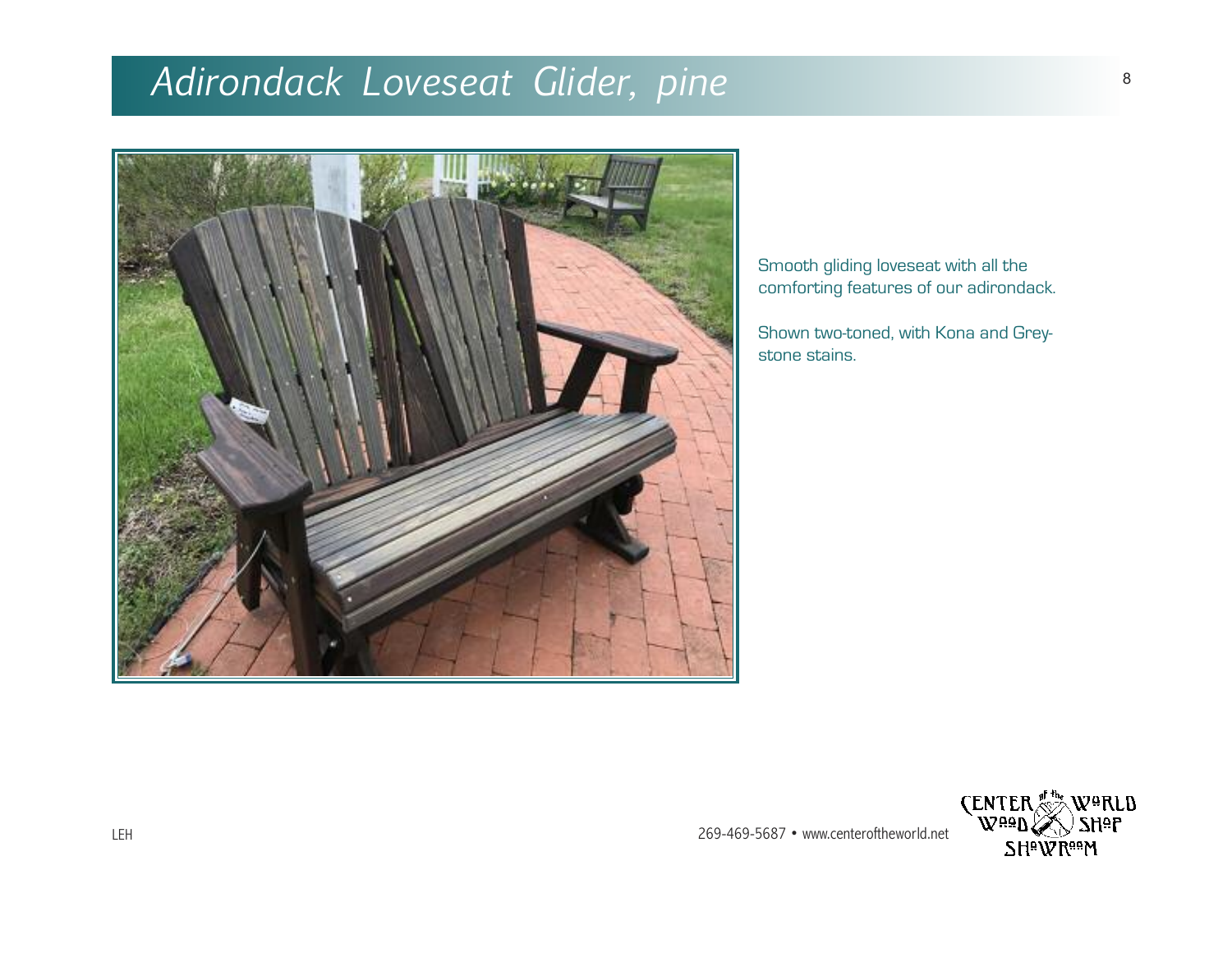## *Pine Tables & Chairs*



Above: 42" round table with mini rolltop chairs with Charred Canyon Brown stain

#### Right:

42" pub table with swivel adirondack bar chairs with two-tone stains: Kona and Charred Rosewood



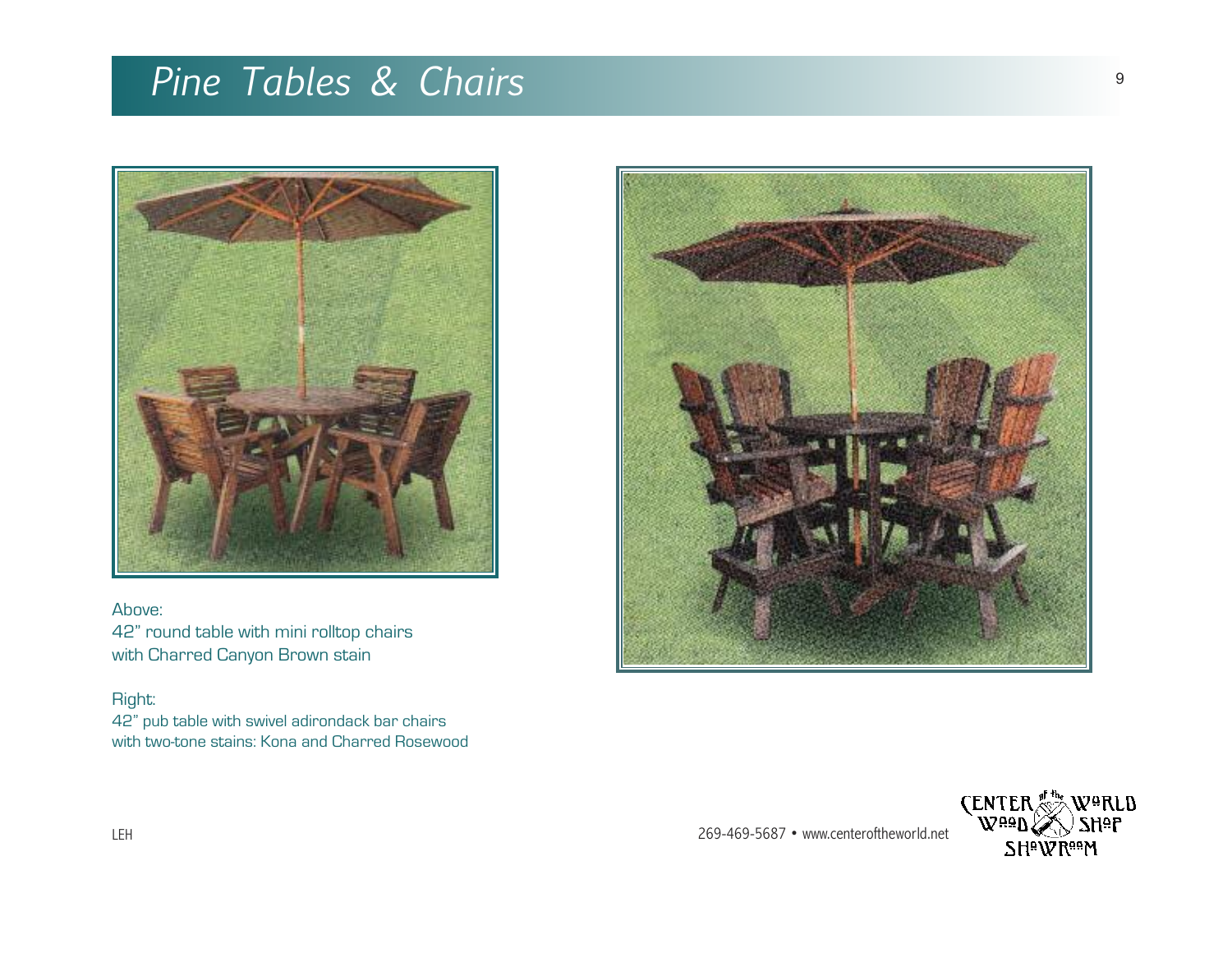## *More pine chairs*



Classic Adirondack with Canyon Brown stain



Ivy Garden glider & gliding ottoman with Cedar stain

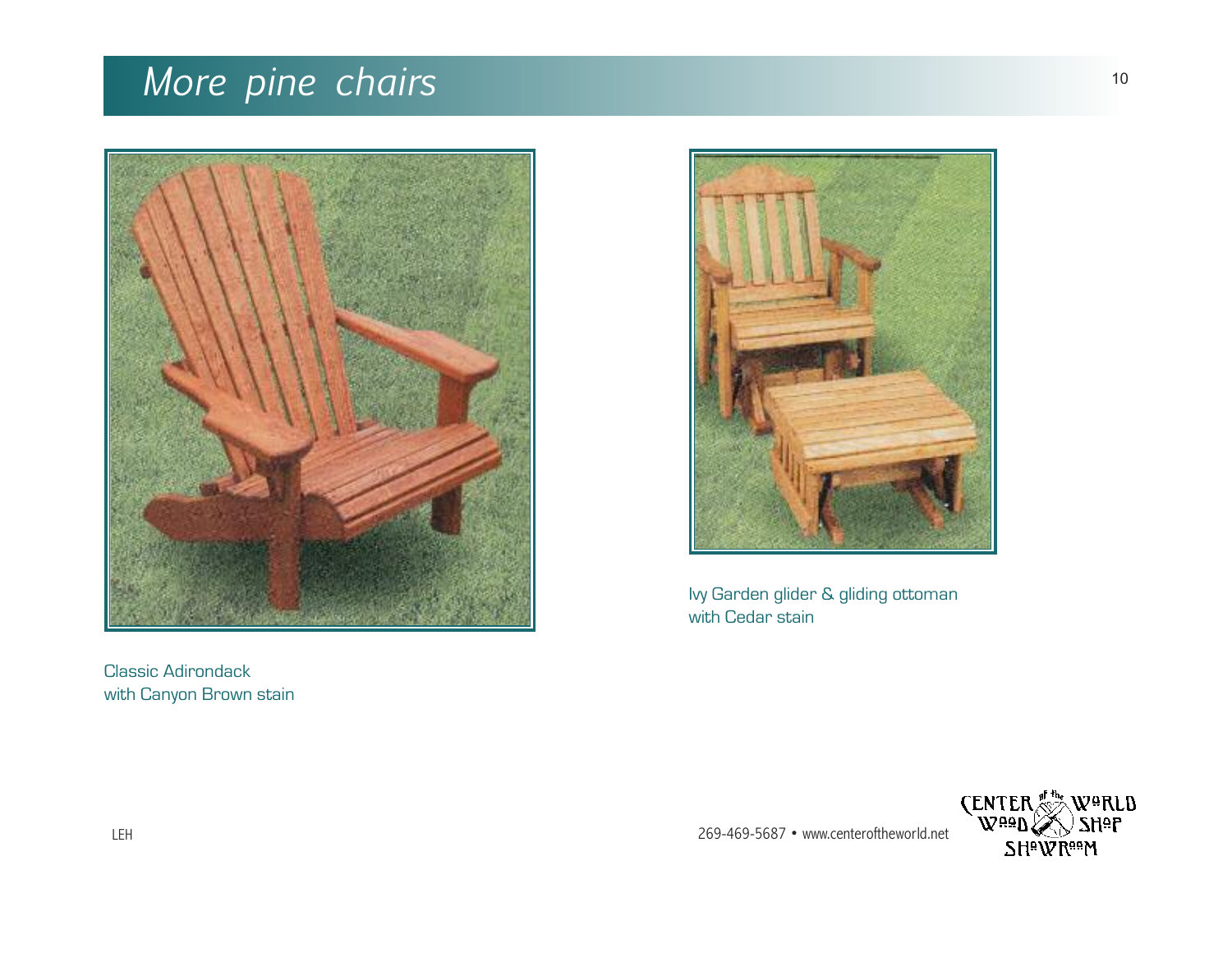## *Pine Picnic Tables*



Traditional picnic table, 3' x 6' with attached benches.

Shown unfinished.

Also available 3' x 8'

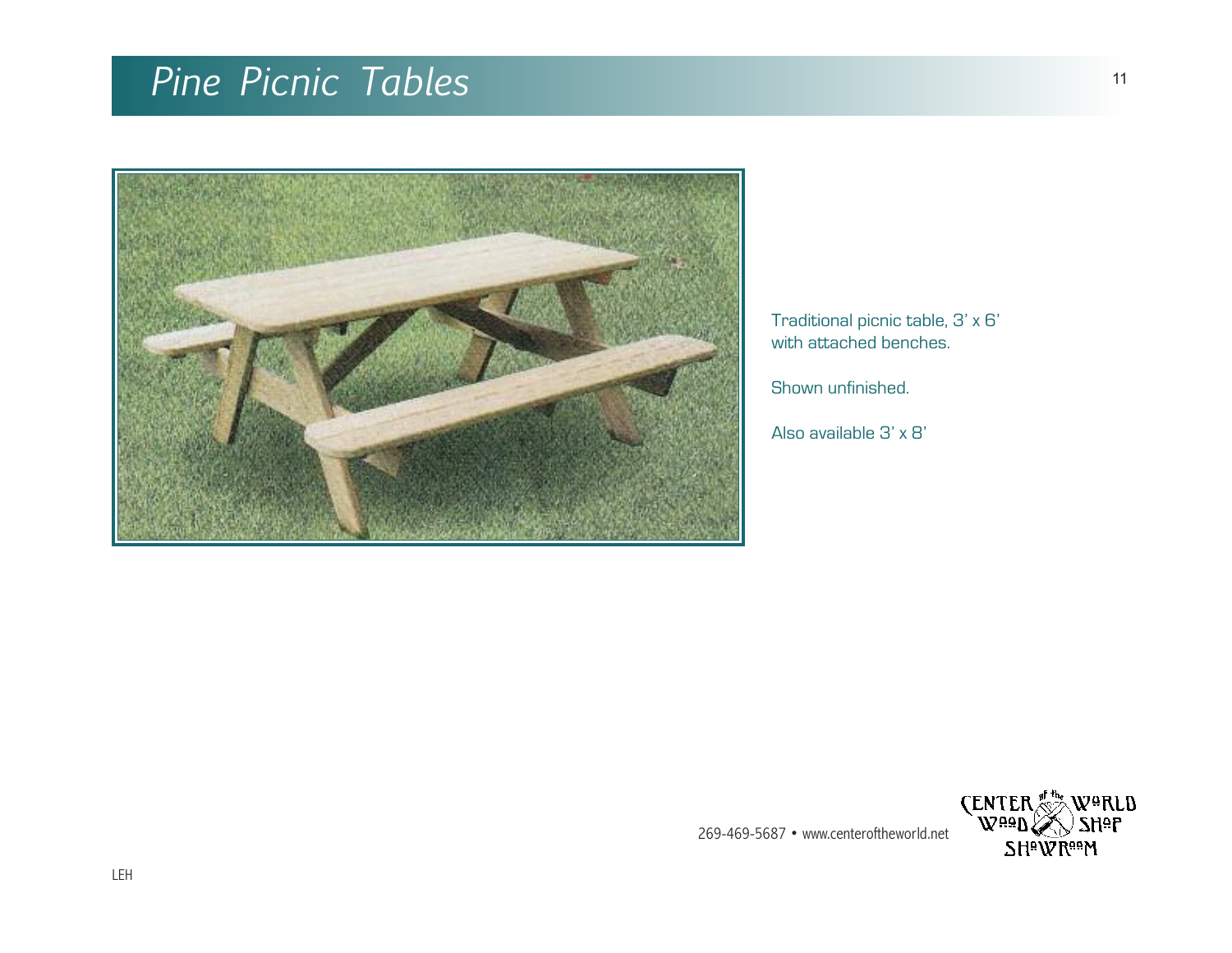### *Pine Occasional Tables*





Left to right: Coffee table 36" Settee table with drink holders Square end table 21" Round end table 22"



269-469-5687 • www.centeroftheworld.net

12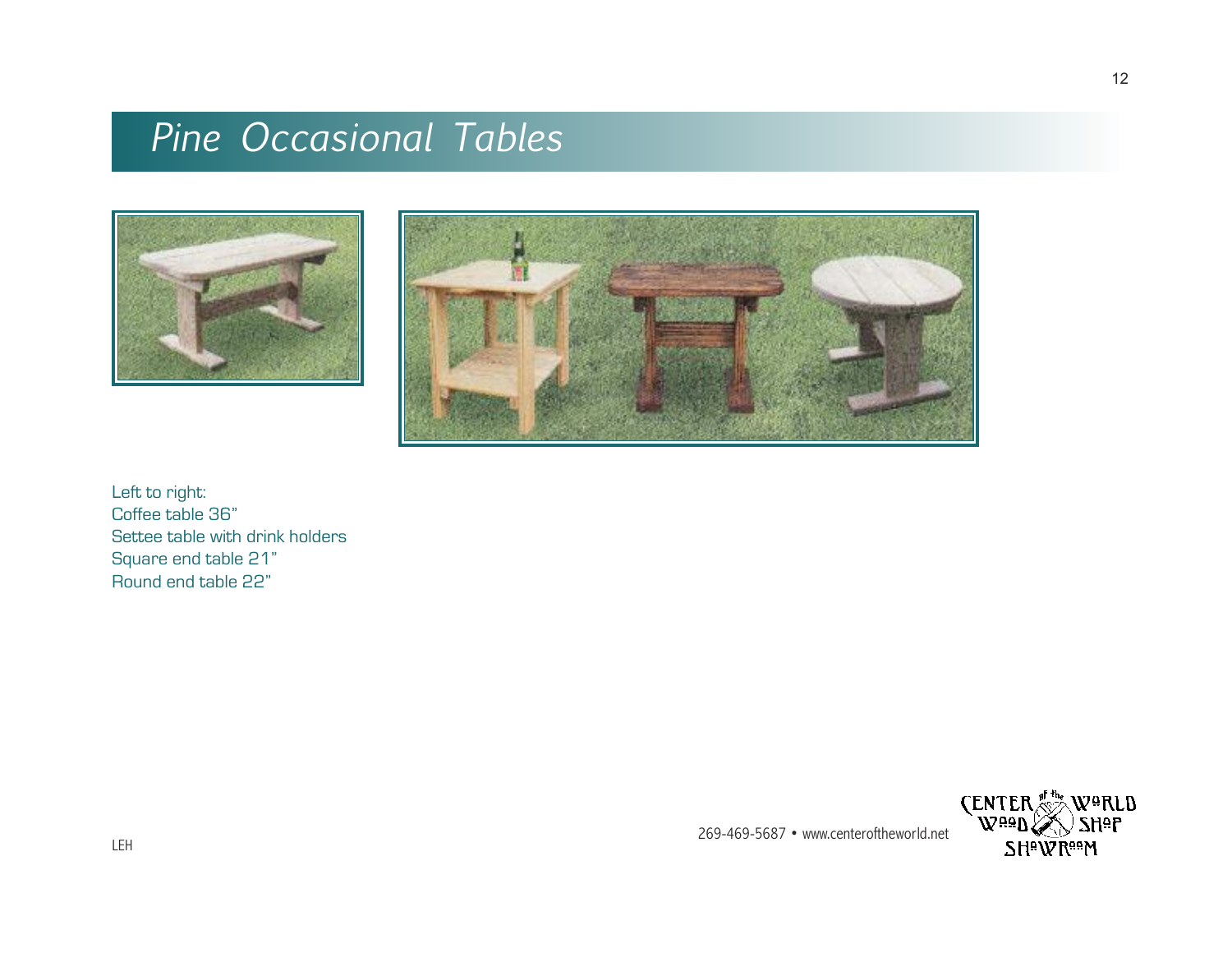## *Pine Swings & Arbors*





#### Top left:

Tripod Swing Frame with 5' Rolltop swing, shown two-tone, with Kona and Graystone stains

#### Top right:

Sturdy Swing Frame with 5' Ivy Garden swing, shown Natural (no stain)

Bottom right: Interlocking Swing Frame with 4' Adirondack swing, shown Natural (no stain)



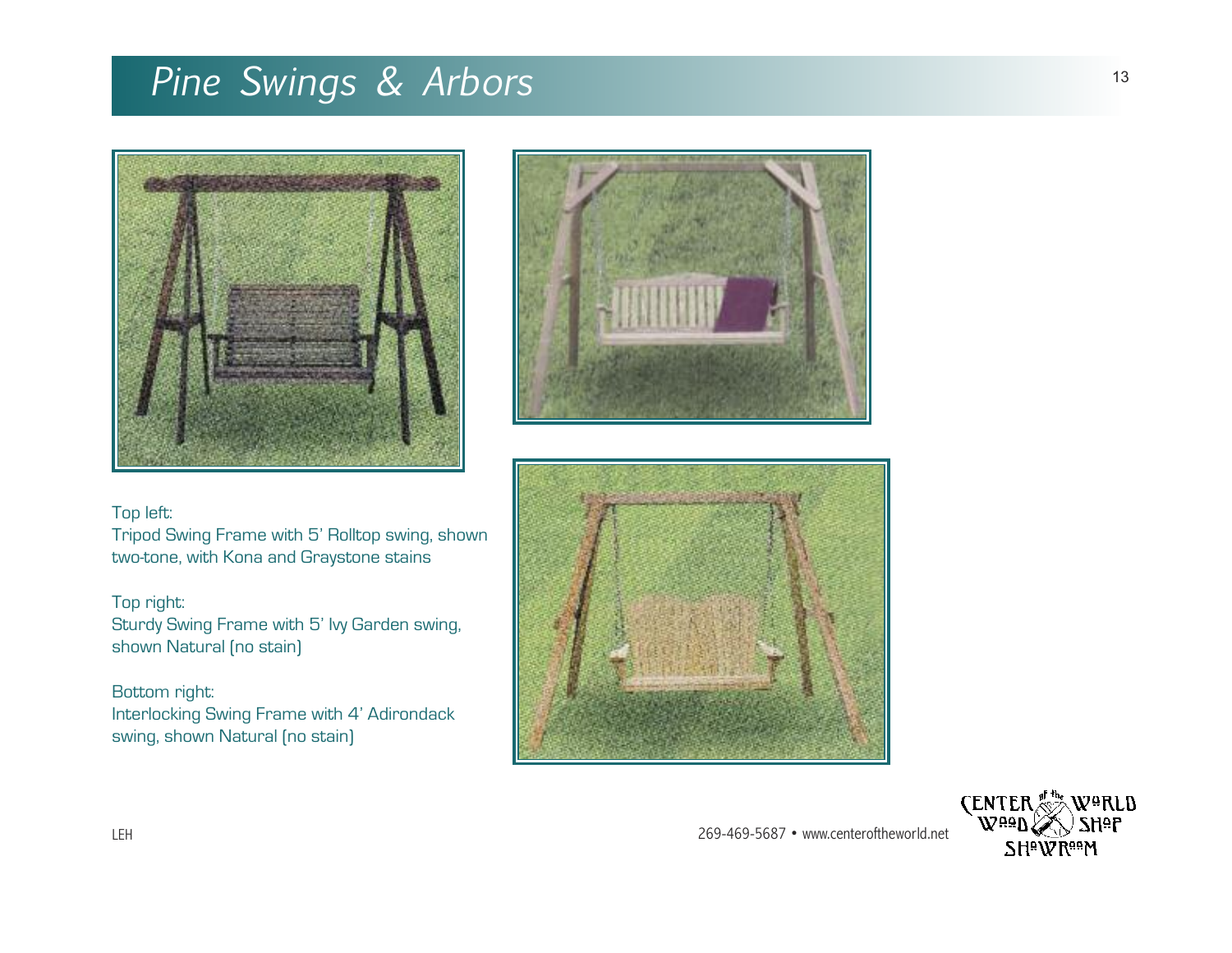## *Ivy Garden Pine Collection*



Left: rocker, planter with lid, gliding settee, coffee table and chair. Shown natural.

Bottom left: 4' loveseat. Shown with Turqouise paint. Also available: 5'

Bottom right: Rocker. Shown with Sequoia stain





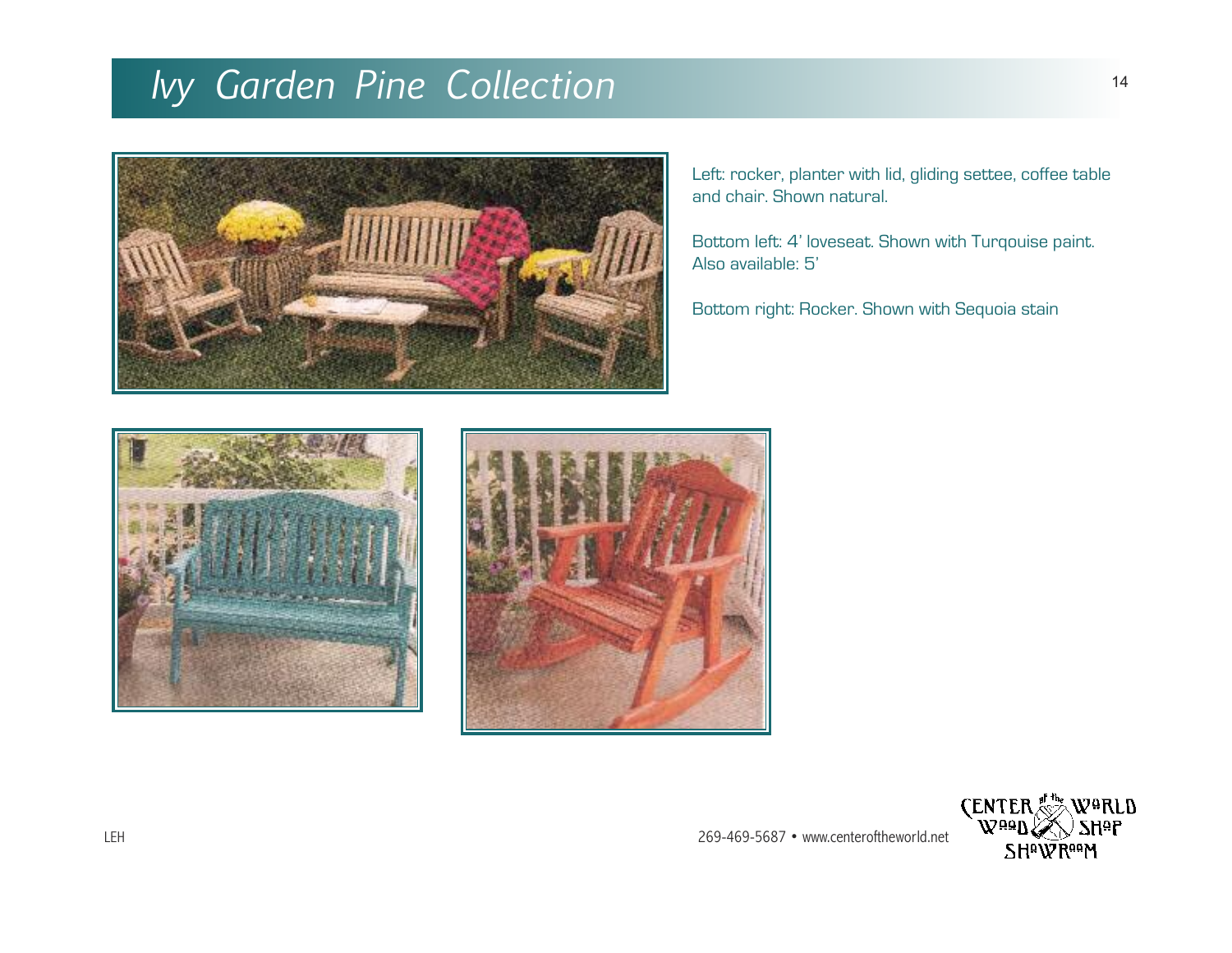## *Yukon Dining Set*



Steel frame with  $1 / 2$ " thick white oak (smooth or rough-sawn). Stained, then sealed with exterior top coat.

Shown with Antique Walnut stain.

Table: 44" x 58"

Bench: 14" x 56" (shown) and 14" x 42"

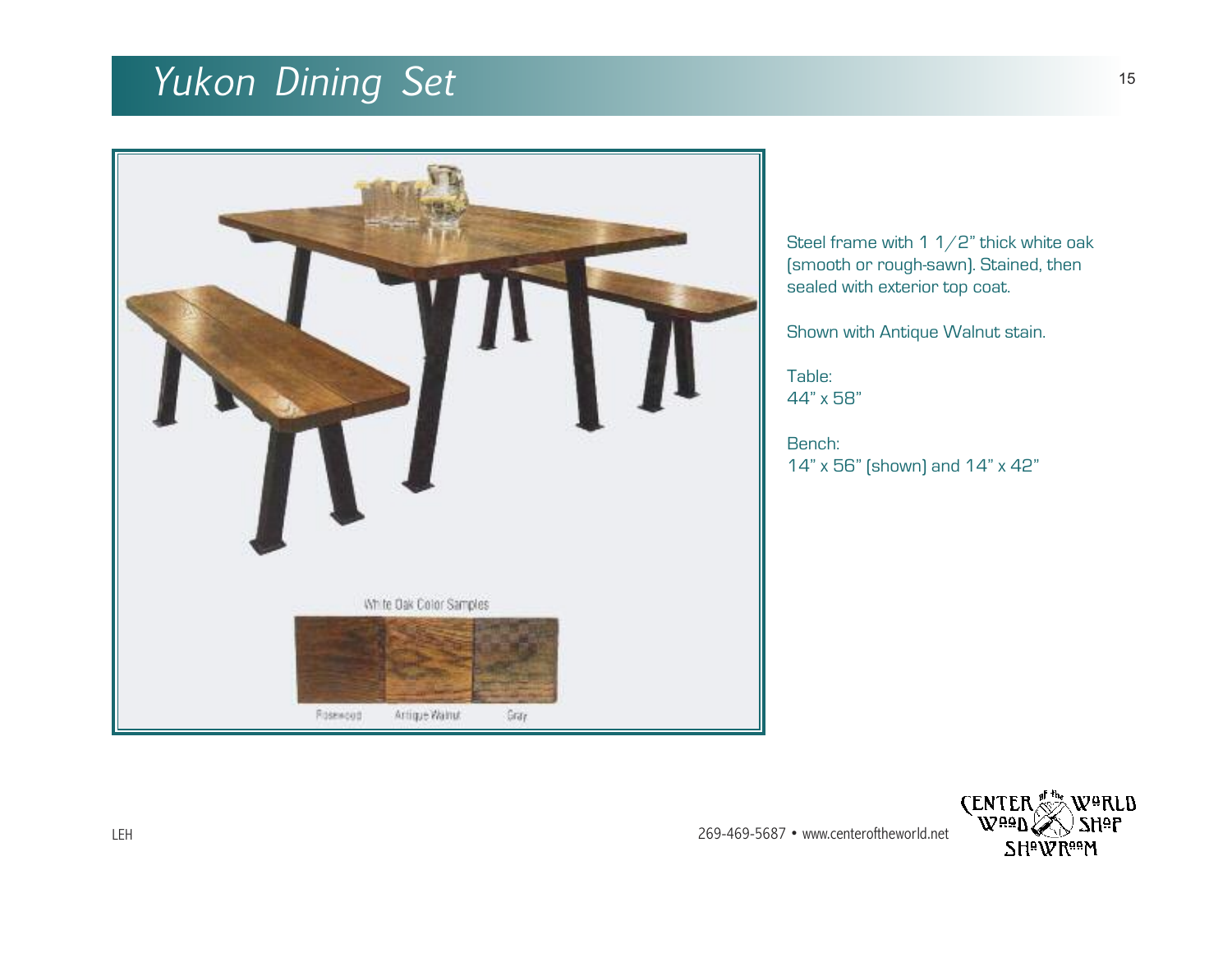## *West Lake*



Steel frame with teak or white oak top and seats.

Table: 33" x 73" x 42" high

Barstools: 15" x 15" x 30" high

Shown in white oak with Rosewood stain

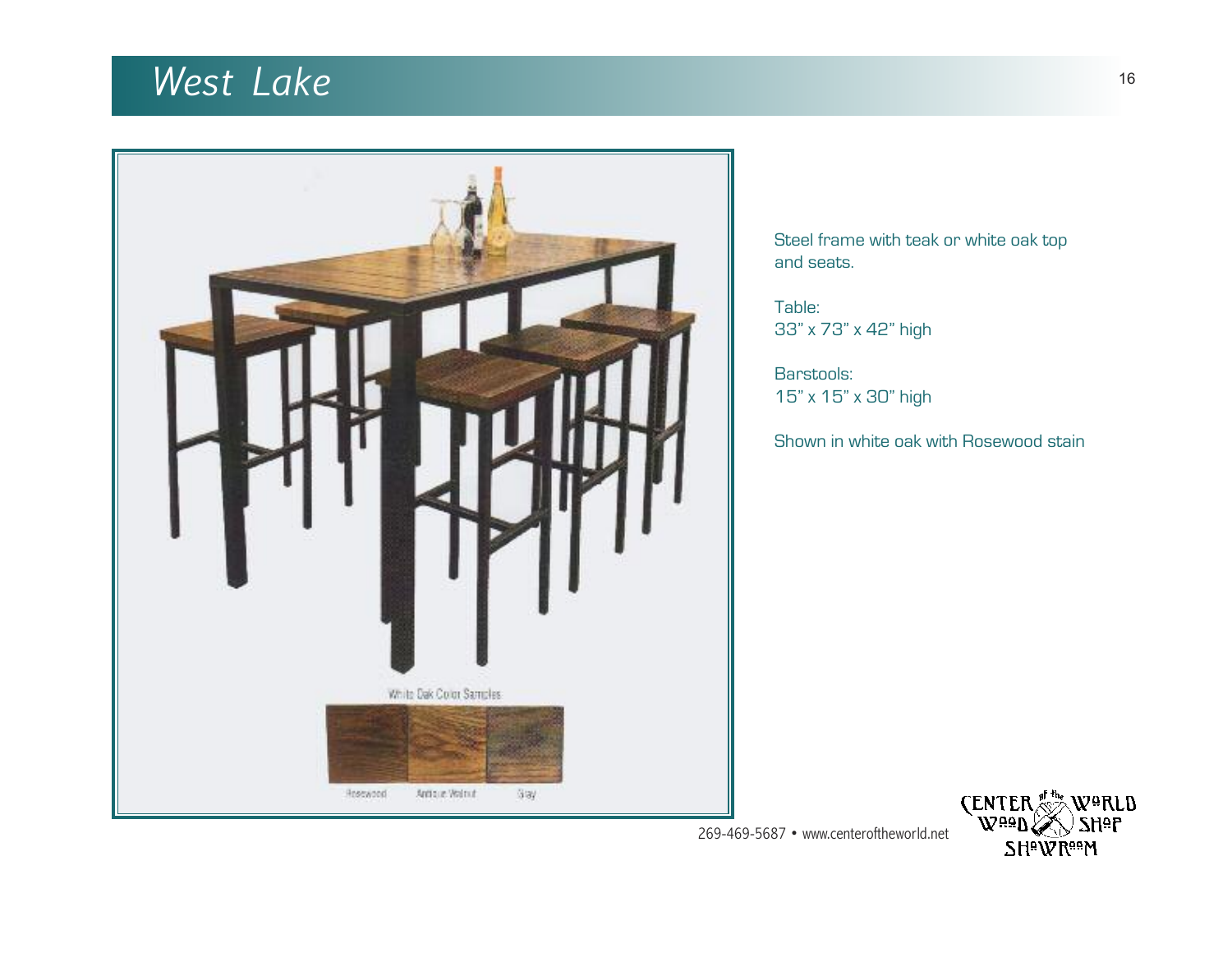## *Waterbury*



Steel frame with white oak or teak top and seats.

Table: 47" x 47"

Chair seats: 18" x 18"

Shown in white oak with Gray stain

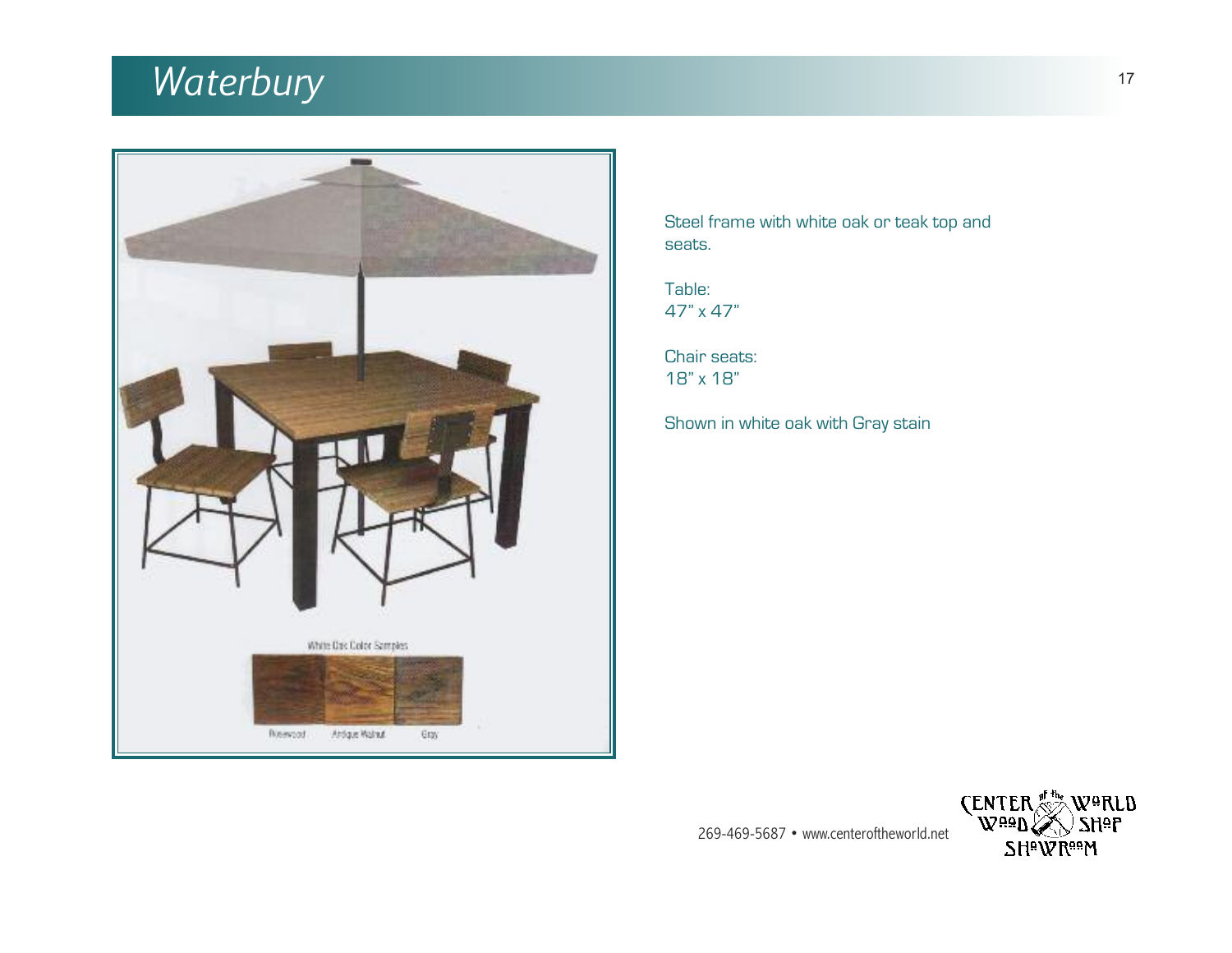## *Park Bench*



Steel frame with white oak or pine seat and back.

Available lengths: 47" (shown), 59", 71"

Shown in rough-sawn white oak with Rosewood stain

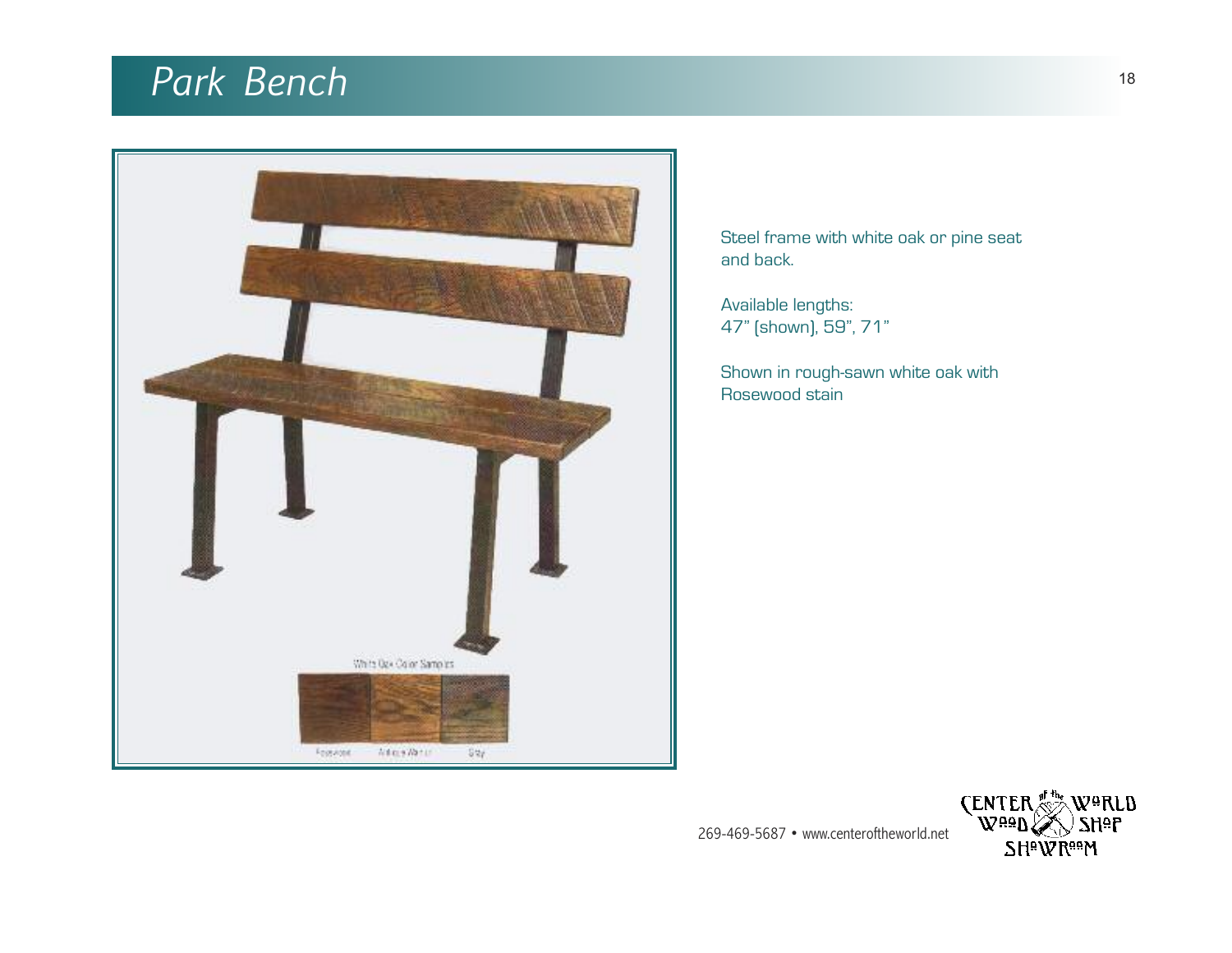## *Hickory Swings, Double & Single*



Bark-on hickory twig frames with steambent hickory slats. Also available with oak, cherry or maple slats. Chains for hanging included. Finished with a clear, exterior-grade oil.

Best for use on <sup>a</sup> covered porch